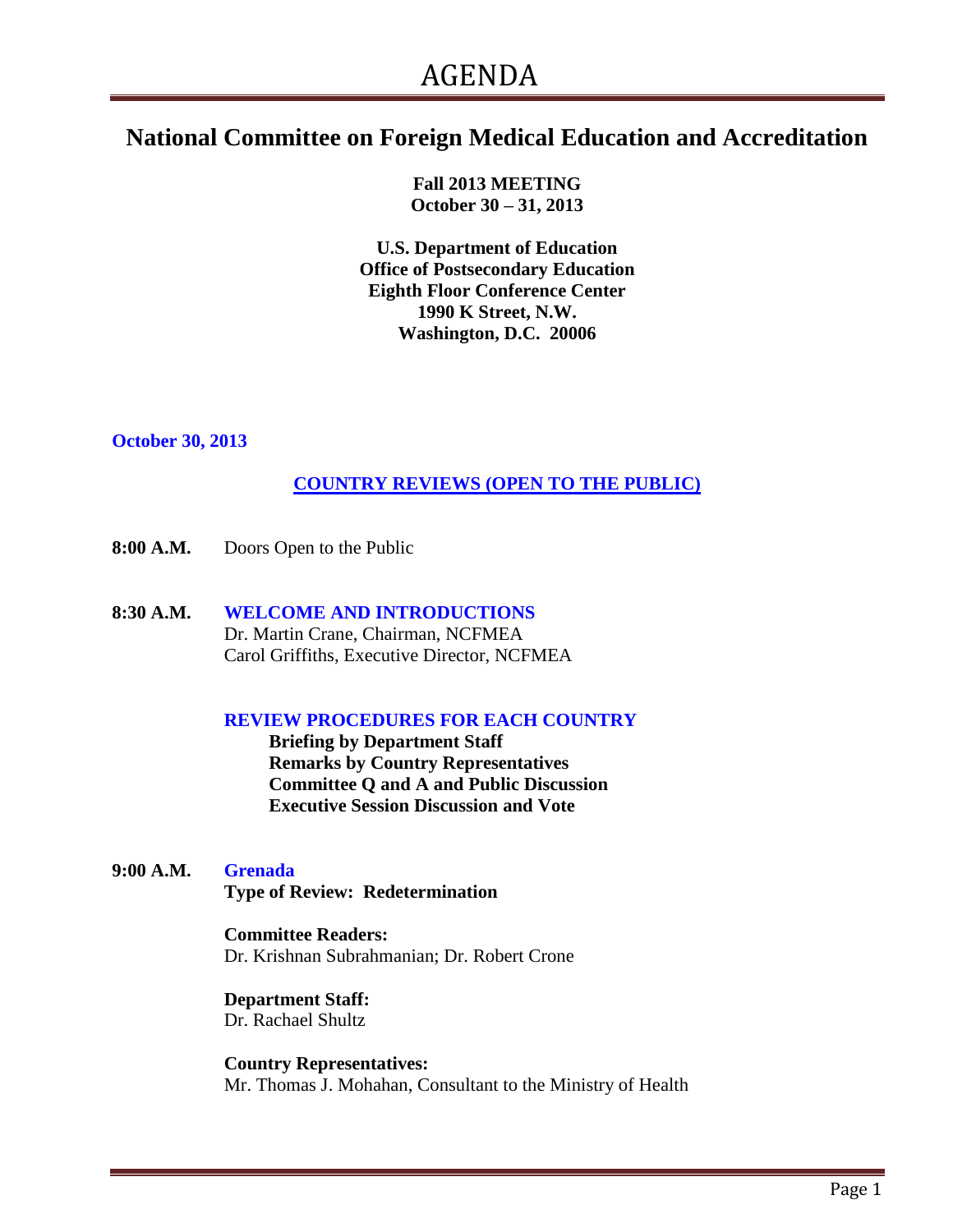# **9:45 A.M**. **Antigua & Barbuda**

 **Type of Review: Initial Determination**

#### **Committee Readers:**

Dr. Robert Crone; Dr. Alice Coombs

## **Department Staff:**

Mr. Herman Bounds, Ed.S.

## **Country Representatives:**

Honorable Justin L. Simon, Q.C., Attorney General and Minister of Legal Affairs, Office of the Attorney General and Ministry of Legal Affairs Dr. Edmond Mansoor, Minister, Ministry of Telecommunications, Science and Technology Mrs. Lorna M. Parkins, Executive Director, Caribbean Accreditation Authority for Education in Medicine and Other Health Professinos Mr. Martin Michaelson Esq., Partner, Hogan Lovells US LLP Ms. Stephanie Gold, Partner, Hogan Lovells US LLP

## **10:30 A.M. BREAK**

#### **10:45 A.M. Sint Maarten Type of Review: Update Report**

#### **Committee Readers:**

Dr. Lynn Eckhert; Dr. Deborah Powell

#### **Department Staff:**

Dr. Rachael Shultz

#### **Country Representatives:**

Dr. Tony Peacock, Honorable Secretary ACCM, Convenor for Cayman Islands Dr. Freda Gorman, Commissioner for Cayman Islands Professor Brian Lawlor, Convenor for St. Maarten Professor Hilary Sanfey, Commissioner for St. Maarten Prof. John Brock-Utne, Commissioner for St. Maarten Ms. Caroline Burrell, Secretary/Administrator ACCM

## **11:15 A.M Cayman Islands Type of Review: Update Report**

 **Committee Readers:** Dr. James Hallock; Dr. Lynn Eckhert;

## **Department Staff:**

Dr. Jennifer Hong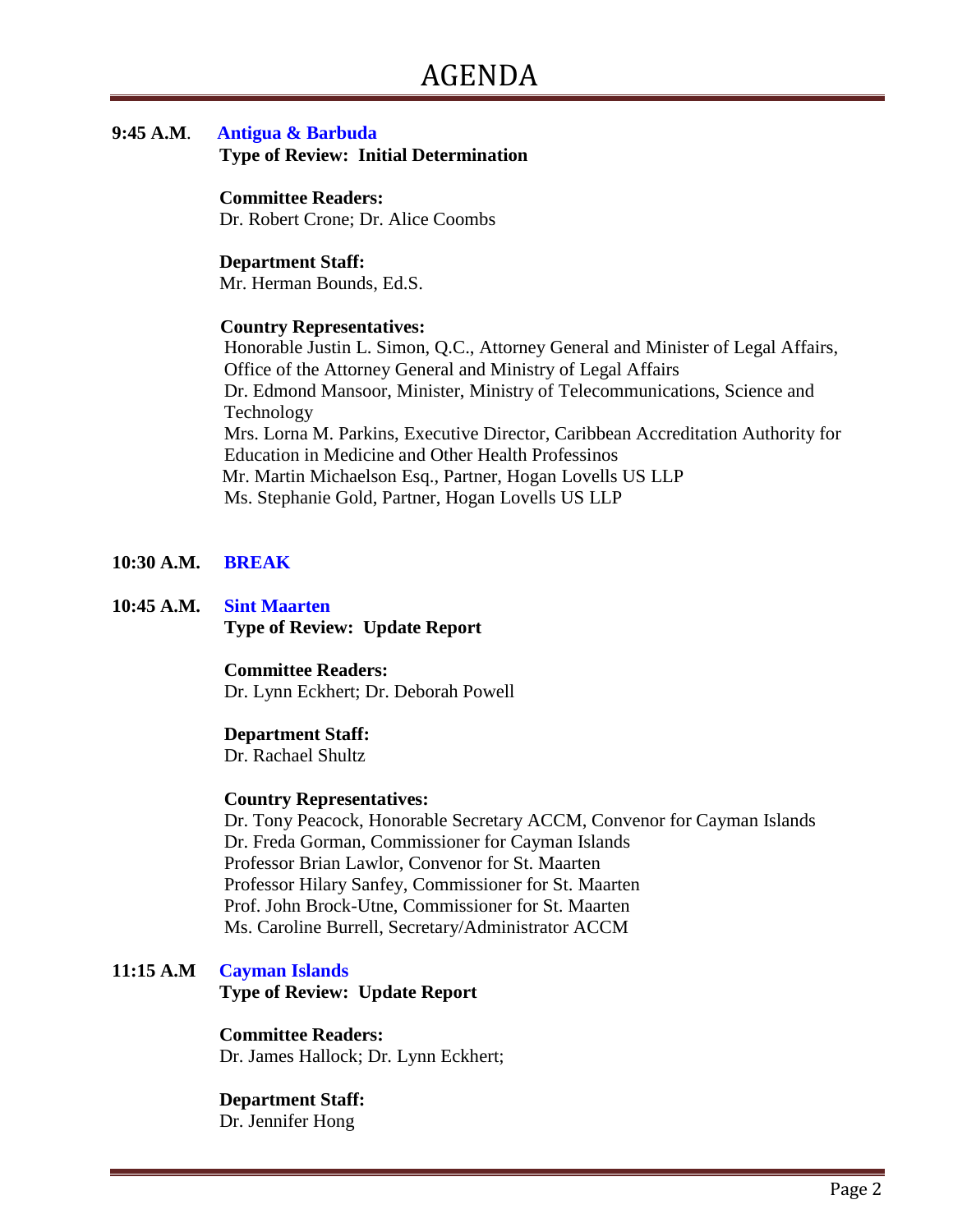#### **Country Representatives**

Dr. Tasha Ebanks-Garcia, Deputy Chief Officer of the Ministry of Education of the Cayman Islands

## **12:00 P.M. LUNCH**

## **1:15 P.M. Dominica Type of Review: Redetermination and Special Report**

#### **Committee Readers:**

Dr. Deborah Powell; Dr. Andrea Reid

## De**partment Staff:**

Dr. Jennifer Hong

#### **Country Representatives:**

Dr. Dorian Shillingford, Chairman, Dominica Medical Board Mr. Martin Michaelson Esq., Partner, Hogan Lovells US LLP

#### **2:00 P.M. Philippines**

 **Type of Review: Special Report**

#### **Committee Readers:**

Dr. David Munoz; Dr. Radhesyham Agrawal;

#### **Department Staff:**

Mr. Chuck Mula

#### **Country Representative:**

 Dr. Concepcion V. Pijano, Philippine Accrediting Association of Schools, Colleges and Universities (PAASCU)

#### **2:45 P.M**. **BREAK**

## **3:00 P.M. Hungary Type of Review: Update Report**

#### **Committee Readers:**

Dr. Radhesyham Agrawal; Dr. David Munoz

## **Department Staff:**

Dr. Rachael Shultz